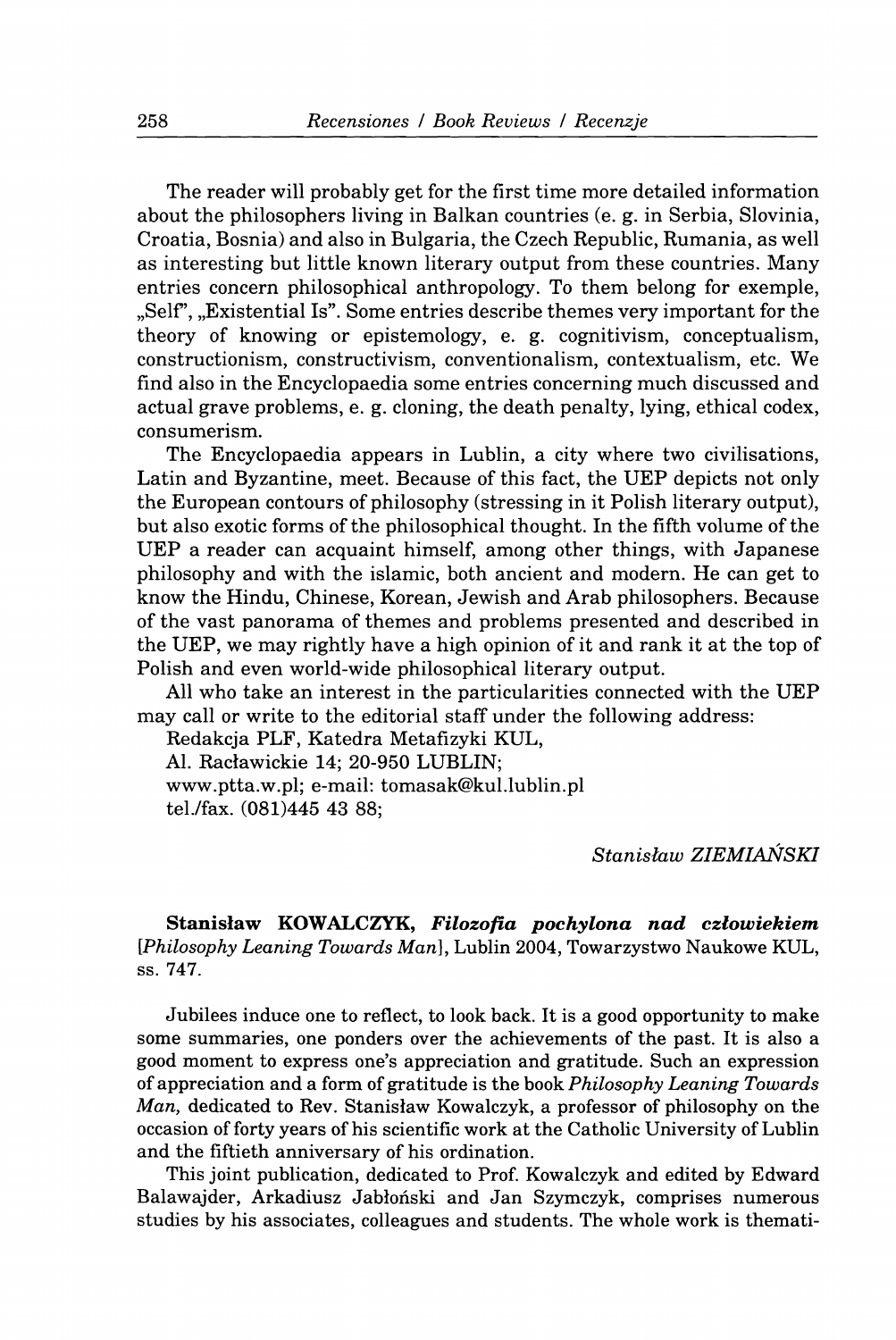**cally organized into three parts. The first part contains texts that raise anthropological issues, the second - social issues, and the third - issues concentrated around the relation between God and religion. This organization perfectly reflects the spectrum of the interests of Prof. Kowalczyk.** 

**As a philosopher, he grew up in the Thomistic tradition. However, he quickly began to look at the solutions of existential Thomism. It was then that he directed his attention to Augustinian philosophy. He also took up numerous socio-political problems. With time, he devoted a great deal of attention to the dialogue with contemporary thought, especially personalistic. At that time, the spectrum of his philosophical interests crystallizes. Kowalczyk is a philosopher who exhibits wide interests and considerable academic achievements. He published thirty six books and autonomous printed matter, more than two hundred academic articles, and he is also the author of nearly one hundred entries in dictionaries and encyclopaedias. Furthermore, he published more than eighty academic articles for the general public and nearly fifty philosophical reviews. He also cooperates with numerous journals, in which his works appear on a regular basis. Kowalczyk is also a supervisor of fourteen doctoral dissertations and one hundred and forty-three master theses.** 

*Philosophy Leaning Towards Man* **is a collective publication, to which almost fifty authors have contributed; therefore it seems justifiable to introduce only a selection of them. One article from each part of the book, believed to touch upon especially up-to-date and vital issues, will be discussed in more detail. The first one proposed here was written by Tomasz Czernik, a professor of sociology, and is entitled** *The Depersonalization of Work.* **It presents the change in the attitude in the relation between man and his work. Czernik very accurately indicates the subsequent stages of this process; he writes about the depersonalization and desacralization of the world. As a result of these changes as well as rapid technological progress, a new approach towards the work**  market and work itself was formed – which, as a consequence, very quickly led **to its dehumanization. The author compares these transformations with the social teaching of Church. He shows how consecutive popes in their apostolic documents quickly reacted to the alarming changes. In the social teaching, from Leo XIII to John Paul II, the Church lays particular emphasis on the need for a humanistic understanding of work. It highlights its importance and value for the normal development of man. Dealing with the work issues in our times, we cannot forget about the progressing globalization process and its influence. Czernik in his article deals with this issue and encourages a critical look at the transformations taking place. Reading this article, one can find a lot of valuable advices and pertinent postulates.** 

**The next article to be discussed is entitled** *The Axiological Basis of Social Market Economy,* **by Stanislaw Fei, a professor of sociology. In his work, he discusses the maior ways of the contemporary understanding of the social market economy. By referring to the main concepts of it's creators he wants to show which of these interpretations is closest to the original assumptions. He presents three approaches through which one might understand this issue. The first is the neoliberal spirit. The characteristic feature of this standpoint he argues is the postulate of the free market economy, which will - according to its**